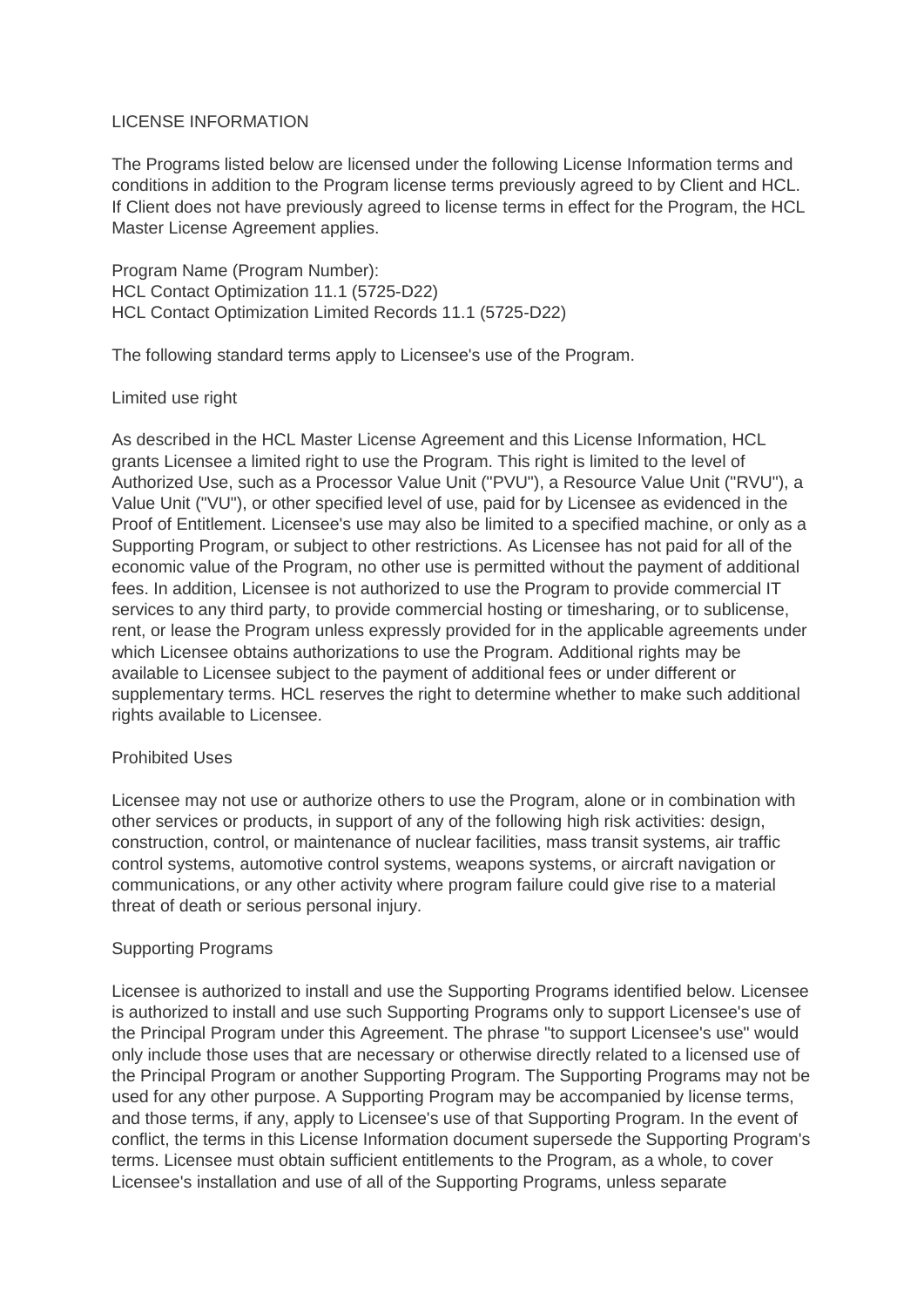entitlements are provided within this License Information document. For example, if this Program were licensed on a PVU (Processor Value Unit) basis and Licensee were to install the Principal Program or a Supporting Program on a 100 PVU machine (physical or virtual) and another Supporting Program on a second 100 PVU machine, Licensee would be required to obtain 200 PVU entitlements to the Program.

Supporting Programs: IBM iLOG CPLEX Optimization Studio 12.5

#### **Privacy**

Licensee acknowledges and agrees that IBM may use cookie and tracking technologies to collect personal information in gathering product usage statistics and information designed to help improve user experience and/or to tailor interactions with users in accordance with the HCL online Privacy Statement.

## **Benchmarking**

Licensee may disclose the results of any benchmark test of the Program or its subcomponents to any third party provided that Licensee (A) publicly discloses the complete methodology used in the benchmark test (for example, hardware and software setup, installation procedure and configuration files), (B) performs Licensee's benchmark testing running the Program in its Specified Operating Environment using the latest applicable updates, patches and fixes available for the Program from HCL or third parties that provide HCL products ("Third Parties"), and (C) follows any and all performance tuning and "best practices" guidance available in the Program's documentation and on HCL's support web sites for the Program. If Licensee publishes the results of any benchmark tests for the Program, then notwithstanding anything to the contrary in any agreement between Licensee and HCL or Third Parties, HCL and Third Parties will have the right to publish the results of benchmark tests with respect to Licensee's products provided HCL or Third Parties complies with the requirements of (A), (B) and (C) above in its testing of Licensee's products.

Notwithstanding the foregoing, under no circumstances may Licensee publish the results of benchmark tests run on Oracle Outside In Technology without prior written permission.

The above benchmarking terms apply to the following Programs or subcomponents: HCL Contact Optimization 11.1

#### Export and Import Restrictions

This Program may contain cryptography. Transfer to, or use by, users of the Program may be prohibited or subject to export or import laws, regulations or policies, including those of the United States Export Administration Regulations. Licensee assumes all responsibility for complying with all applicable laws, regulations, and policies regarding the export, import, or use of this Program, including but not limited to, U.S. restrictions on exports or reexports.

The following units of measure may apply to Licensee's use of the Program.

## Authorized User

Authorized User is a unit of measure by which the Program can be licensed. An Authorized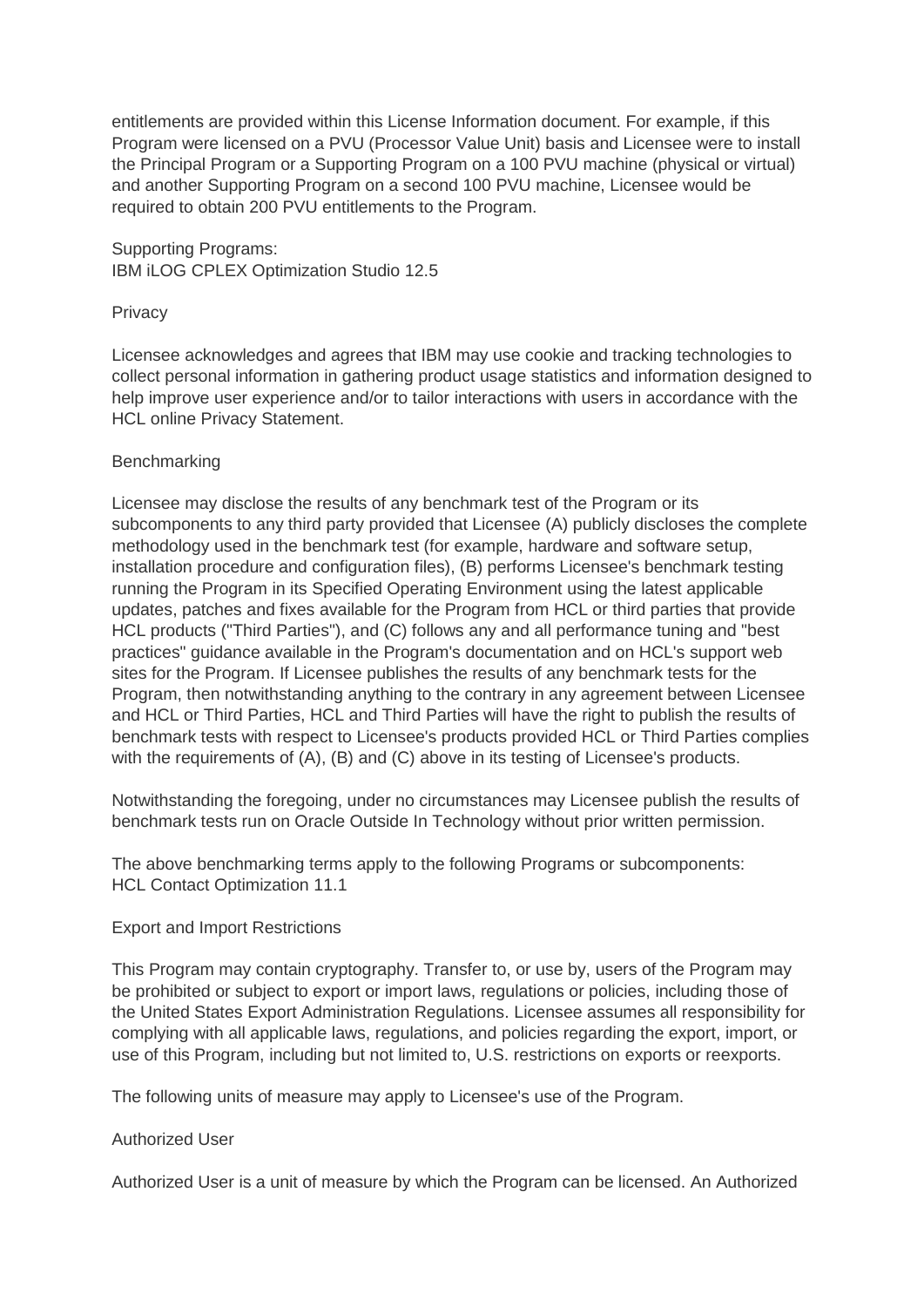User is a unique person who is given access to the Program. The Program may be installed on any number of computers or servers and each Authorized User may have simultaneous access to any number of instances of the Program at one time. Licensee must obtain separate, dedicated entitlements for each Authorized User given access to the Program in any manner directly or indirectly (for example: via a multiplexing program, device, or application server) through any means. An entitlement for an Authorized User is unique to that Authorized User and may not be shared, nor may it be reassigned other than for the permanent transfer of the Authorized User entitlement to another person.

## Resource Value Unit (RVU)

Resource Value Unit (RVU) is a unit of measure by which the Program can be licensed. RVU Proofs of Entitlement are based on the number of units of a specific resource used or managed by the Program. Licensee must obtain sufficient entitlements for the number of RVUs required for Licensee's environment for the specific resources as specified in the table below. RVU entitlements are specific to the Program and the type of resource and may not be exchanged, interchanged, or aggregated with RVU entitlements of another program or resource.

In addition to the above, the following terms apply to Licensee's use of the Program.

1. Definitions

# 1.1 Limited Records

Limited Records are defined as: 1) prospects who have not transacted business with Customer in the past; 2) inactive customers who have not transacted business with Customer in the past 12 months and do not otherwise have an active open account with Customer; or 3) customers or records related to prospects that a Customer is not able to currently market to as a result of (i) the customer/prospect opting-out of marketing communications, (ii) the record containing incomplete or inaccurate contact information, or (iii) other legal restrictions.

## 1.2 Active Customer Records

Active Customer Records are defined as all customer database records that are not Limited Records.

## 1.3 Used in Production

Used in Production means used other than in an internal development or test environment (including but not limited to testing, performance tuning, fault diagnosis, internal benchmarking, staging, training, quality assurance activity and/or developing internally used additions or extensions to the Program using published application programming interfaces), or backup or archiving.

2. Cumulative Entitlements Requirements for HCL Contact Optimization

Authorized User and RVU entitlements are not alternative means for licensing the Program. Licensee must obtain sufficient Authorized User entitlements to cover the users of the Program as well as the appropriate number of RVU entitlements for the Program.